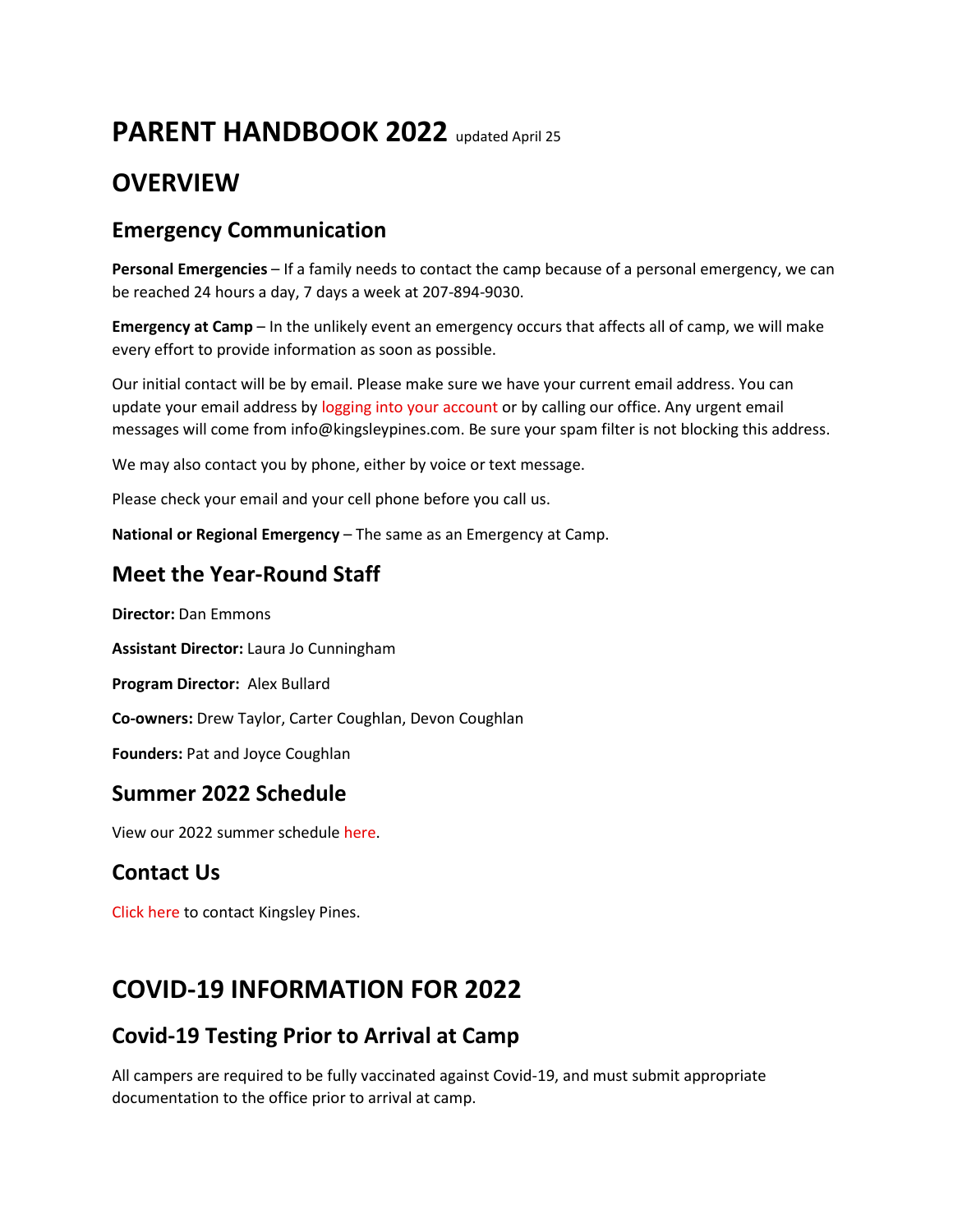**We are requiring all campers who we are picking up from the airport to be tested for Covid-19 with a PCR Molecular test within five days prior to their arrival at camp**, and to provide a copy of the negative test result to our medical team prior to opening day.

**Campers who are being dropped off at camp by their parents may choose to have their camper tested for Covid-19 with a PCR Molecular test within five days prior to their arrival at camp or receive an antigen test administered by our staff upon arrival.**

There are two exceptions to this requirement as indicated below.

If your child has tested positive for Covid-19 any time between 11 to 90 days prior to them arriving at camp, please provide Kingsley Pines with a copy of the PCR test result and a letter from your child's doctor acknowledging your child tested positive for Covid-19 and that they believe it is medically appropriate for your child to attend Kingsley Pines. Your child will not be required to get another PCR Molecular test five days prior to camp. In this situation, if your doctor does not believe your child should attend camp, upon receipt of the prior positive test result, we will give you either a refund or a credit for 2022 for the full amount of the tuition paid.

If your child has tested positive for Covid-19 in the 10 days prior to them arriving at camp, unfortunately, they will not be able to attend Kingsley Pines this summer. In this situation, upon our receipt of official documentation of the positive test result, we will give you either a refund or a credit for 2022 for the full amount of the tuition paid.

Please consult your testing center for information as to when test results will be available. **We will NOT ADMIT any campers with LATE TEST RESULTS after opening day.**

## **Covid-19 During the Camp Season**

**Any camper who tests positive for or is reasonably suspected of having Covid-19 during the camp season will be placed in our quarantine facility and will need to be picked up by a parent or other adult within 48 hours.**

Campers who are in that same cabin, and not up to date on their vaccinations, will also be placed in quarantine and need to be picked up within 48 hours. Campers who are in the same cabin, and are up to date with their vaccines will wear a mask when inside for ten days, but are not required to quarantine or go home. This policy would follow current CDC [guidelines.](https://www.cdc.gov/coronavirus/2019-ncov/your-health/quarantine-isolation.html)

According to the CDC, the definition of [up to date](https://www.cdc.gov/coronavirus/2019-ncov/vaccines/stay-up-to-date.html) on Covid-19 immunization is as follows:

for children 12 and older: they have received a booster

for children 8 -11: No booster is required to be up to date

We understand the extreme inconvenience and disappointment such a situation would cause for those involved. We are grateful we did not have to implement any of these procedures the last two summers. However, it is important parents understand our policies, and the critical need to keep Covid-19 out of camp. This is for the well-being of both the camper and the entire camp community.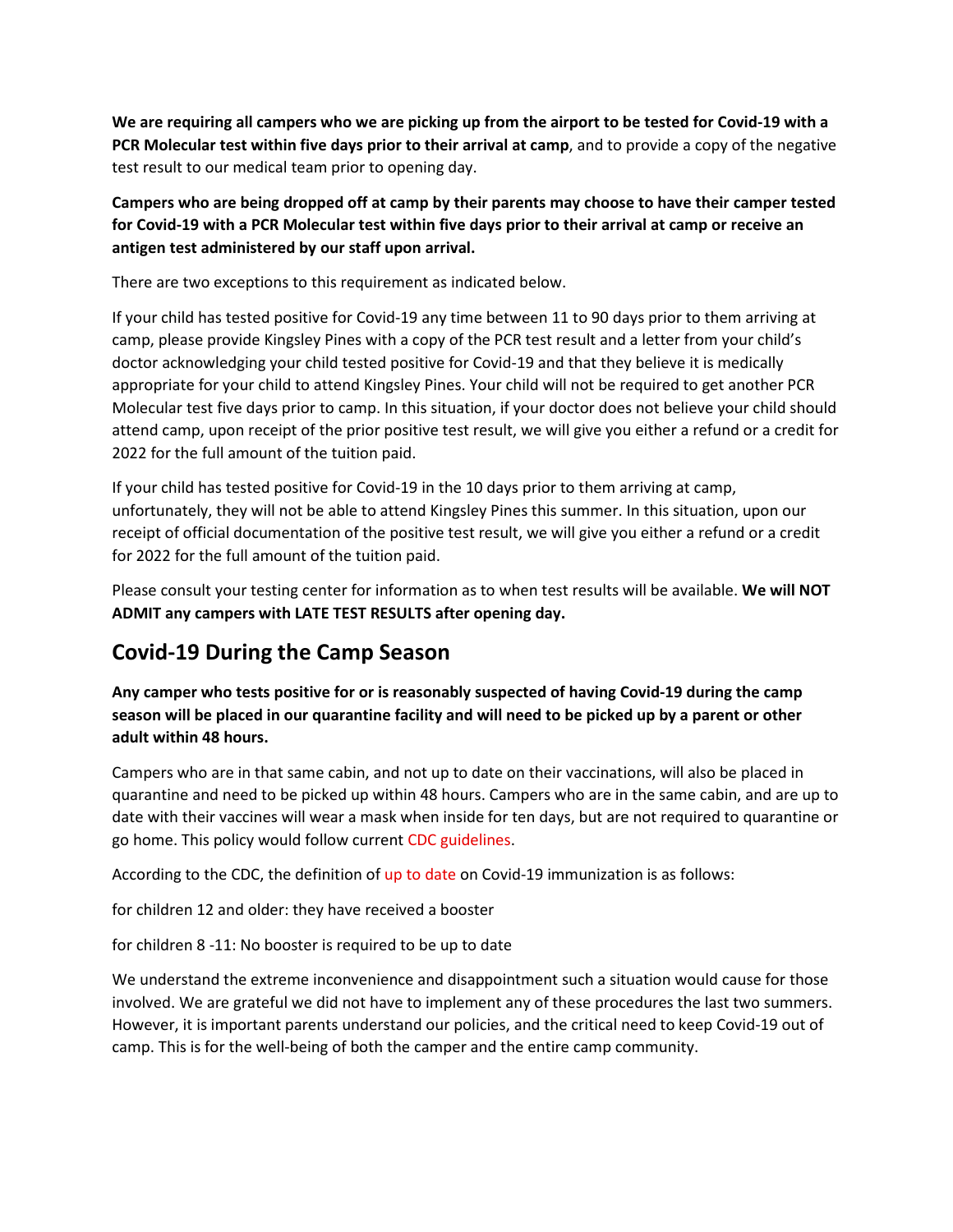### **Masks, Physical Distancing, and Group Management**

#### **Masks**

Currently we do not plan for campers to wear masks at camp. If conditions change with the spread of Covid-19, we may need to reinstitute our mask policy for campers and staff so they are required to wear masks indoors in a common building like the dining hall when being served food. In this scenario, campers will not be required to wear masks in most circumstances outdoors when they are playing sports and participating in activities at the waterfront. The vast majority of a camper's time, including eating meals, is spent outside.

#### **Group Management**

For the summer of 2022, all grades of campers will be able to participate in activities together.

# **FORMS & ACCOUNTS**

### **Forms**

All of the forms you need to complete before your child starts camp are available in your [online account.](https://kingsleypines.com/log-in/) Once you have logged into your account all of the forms are listed under Forms and Documents. The forms are described below:

**Additional Expenses Form**– This form is required for all campers.

You need to choose between your child going to the ocean beach, ocean sailing, or whitewater rafting (your child must be entering 7th grade or higher in the fall to go rafting).

If you want to rent bedding and towels for your child.

If you want us to provide transportation for your child to and/or from the airport.

Based upon your selection of additional expenses for your child, your credit card on file will be charged.

#### **Air Travel Supervision Form**

This form is required if your child is flying to and/or from camp, and we will be providing transportation for them to and/or from the airport. It tells us how your child will be supervised during their flight(s).

#### **Camper Information and Cabinmate Requests Form**

This form is required for all campers. The information requested will help your child's counselor become better acquainted with them. All information provided is used in a confidential manner. This form is also used for making cabinmate requests. Campers are assigned to cabins by school grade. Your child may request to be in the same cabin with a friend, if the friend is in the same grade. We believe making new friends is an important part of the camp experience. As a result, only one cabinmate request per camper will be honored and only if requested by both campers' families on this form and such an assignment is reasonably possible.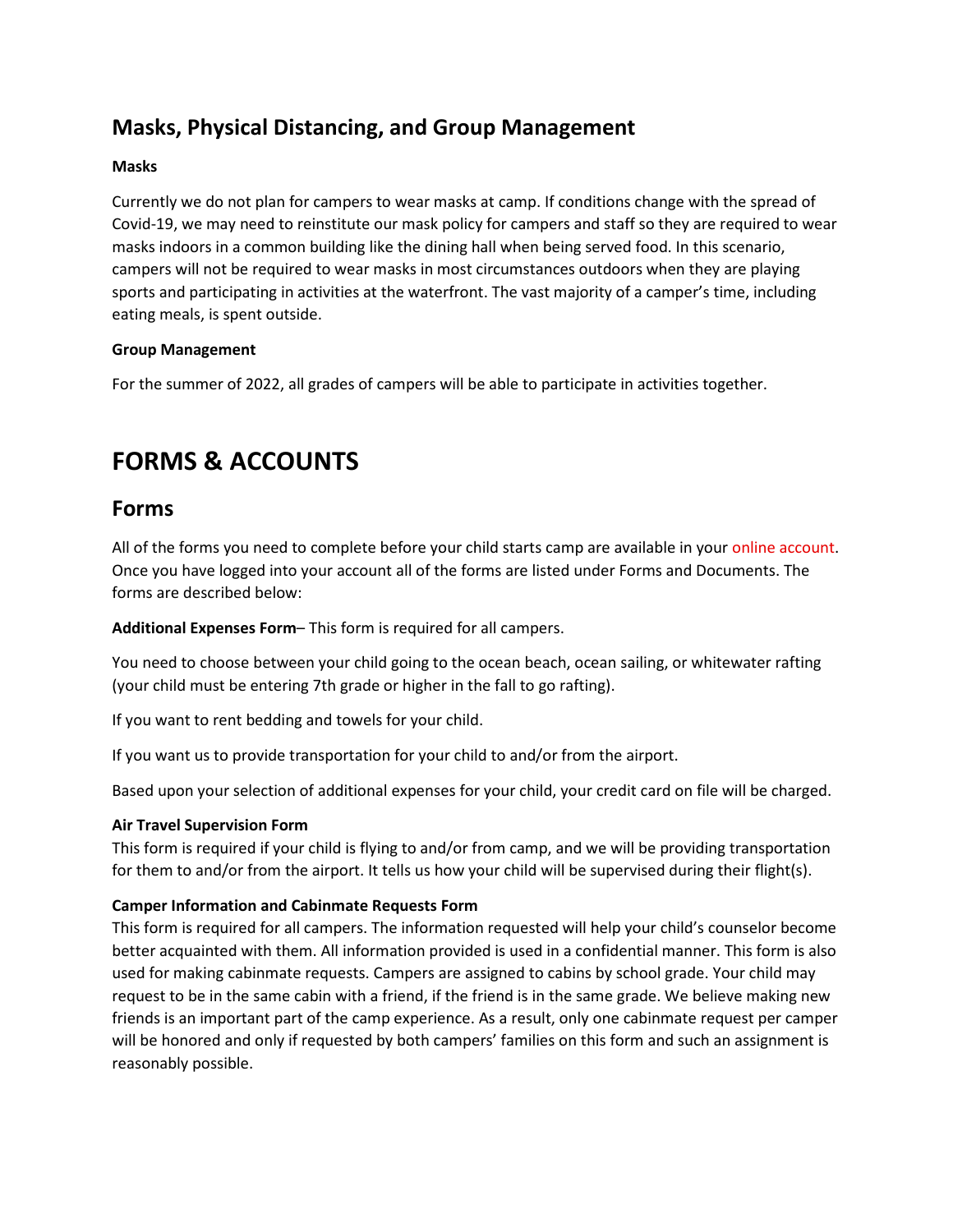#### **Camper Release Form**

This form is required for all campers. A camper WILL NOT, UNDER ANY CIRCUMSTANCES, be released to any person other than the child's parents or guardians without the express written consent of the camper's parents or guardians. Verbal permission will not be accepted. If you need to change the list of those who have permission to pick up your child from camp, those changes can be updated online on this form.

#### **Covid-19 Information Form**

This form is required for all campers. It is used to gather information about campers Covid-19 positive test history and Covid-19 vaccination history. It is in addition to the health form information.

#### **Electronic Device Policy Form**

This form is required for all campers. This form confirms you and your child understand and agree to comply with our Electronic Device Policy.

#### **Emergency Medication Permission Form**

Written parental permission is required by Maine Law if you want your child to be able to carry and selfadminister an asthma inhaler or an EpiPen while at camp. These are campers who have been diagnosed to be at risk for a potential medical crisis, such as an asthma attack or an allergic reaction. We will also need written permission from your child's licensed medical provider. If your child needs this permission, download the Emergency Medication Permission Form [here.](https://kingsleypines.com/wp-content/uploads/2021/04/emergency-medicine-permission-form.pdf)

#### **Health History Form**

This form is required for all campers and it must be submitted BEFORE a child can be admitted to camp. For safety reasons, we are not able to make exceptions to this requirement. We do NOT require a physical health examination from your doctor for your child to attend camp.

#### **Meeting Child at Airport Form**

This form is required if we are taking your child to the airport for their departure flight. It is required even if a parent is the adult meeting the child at the destination airport. Staff will need this information at the airport to release your child into the care of the airline if they are flying as an unaccompanied child/minor. This is helpful information for us to have, even if your child is not flying as an unaccompanied child/minor.

#### **Minor Participation Waiver Form**

This form is required for all campers.

#### **Travel Form**

This form is required for all campers. It tells us how your child will arrive and depart from camp (including by car) and if we are transporting them to and/or from the airport.

#### **White Water Rafting Permission Form**

This form is required if your child is entering 7th grade or higher in the fall and wants to go white water rafting.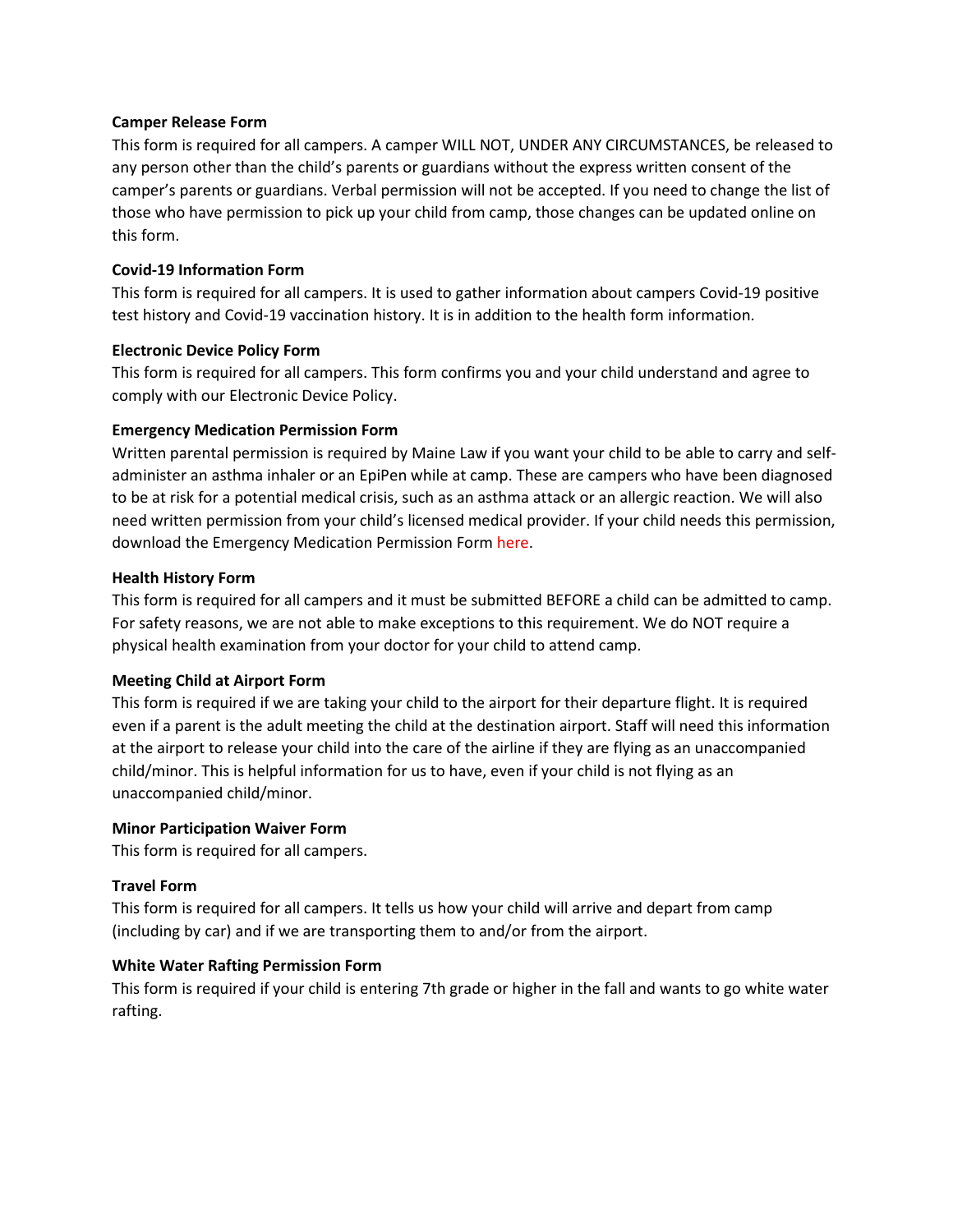### **Online Account**

An online account was automatically created when you registered your child. [Login to your account](https://kingsleypines.com/log-in/)  [here](https://kingsleypines.com/log-in/) to:

Complete and submit forms.

Update contact information.

Update your financial information.

Send emails to your child and sign up guests to send emails to your child.

### **Form Due Dates**

All required forms must be submitted four weeks before your child starts camp.

**If your child starts camp on June 26, their forms are due by May 29**

**If your child starts camp on July 10, their forms are due by June 12**

**If your child starts camp on July 31, their forms are due by July 3**

**All required forms must be completed even if your child is a returning camper**. We need the most current information to help provide the best camp experience for your child.

# **MEDICAL**

## **Recommended and Required Immunizations**

#### **Recommended Immunizations**

To provide the healthiest environment for all campers and staff to live in, we recommend all campers be up to date on the following vaccinations:

DTaP

Measles, mumps, rubella

Polio

Chicken pox

Meningococcal meningitis

The Health History form includes a section for you to record your child's immunization history.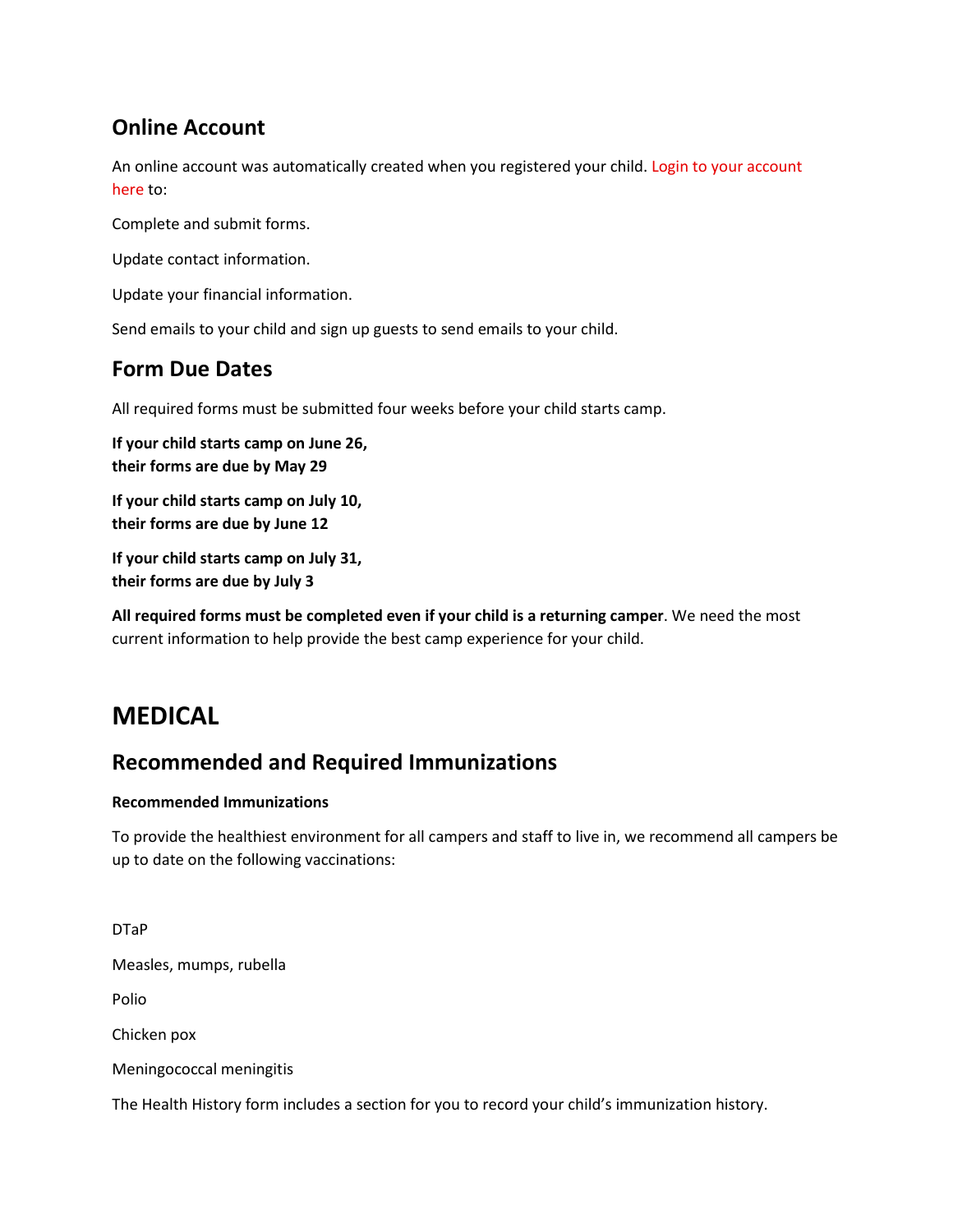#### **REQUIRED Covid-19 Immunizations**

All campers are **required** to be **fully vaccinated for Covid-19**. This means either two shots of Pfizer or Moderna or one shot of Johnson & Johnson, with the final dose a minimum of two weeks before the beginning of a session. We will also accept another vaccine that is approved by the WHO.

#### We **recommend** having your child **UP TO DATE on their Covid-19 immunization. According to the CDC, the definition of up to date on Covid-19 immunization is as follows:**

for children 12 and older: They have received a booster

for children 8 -11: No booster is required to be up to date

#### *Quarantine implications at camp of being up to date on Covid-19 immunization*

In the unlikely event someone tests positive during a camp session, we will apply the current CDC guidelines at camp as follows:

That camper will be placed in our quarantine facility and must be picked up within 48 hours.

Campers who are in that same cabin, and not up to date on their Covid-19 immunization will also be placed in quarantine and need to be picked up within 48 hours.

Campers who are in the same cabin, and are up to date with their vaccines will wear a mask when inside for ten days, but are not required to quarantine or go home.

The Covid-19 History and Immunization form is required to be completed with your child's Covid-19 history and immunization information. It is ok if your child's Covid-19 immunization information is not a separate card and included in their primary care physician's immunization schedule.

### **Physical Health Examination**

We do NOT require a physical health examination from your doctor for your child to attend camp.

### **Health Check on Opening Day**

On opening day after pre-screening, each camper will meet with a member of our nursing staff to review the camper's health history form, collect any prescription drugs, over the counter medications, and vitamin supplements, and ask about recent illnesses or travels. A lice check will also be performed.

Any camper determined to have a contagious condition will not be allowed to attend camp.

# **Prescription Drugs, Over-The-Counter Medicines, and Vitamin Supplements**

All prescriptions drugs, over-the-counter medicines, and vitamin supplements are kept locked in the Health Center. On opening day, they must be given to the nurses in their original containers with directions for use. Prescriptions are given to campers as prescribed at the Health Center. Campers are responsible for going to the Health Center at the appropriate time to take their prescriptions, over the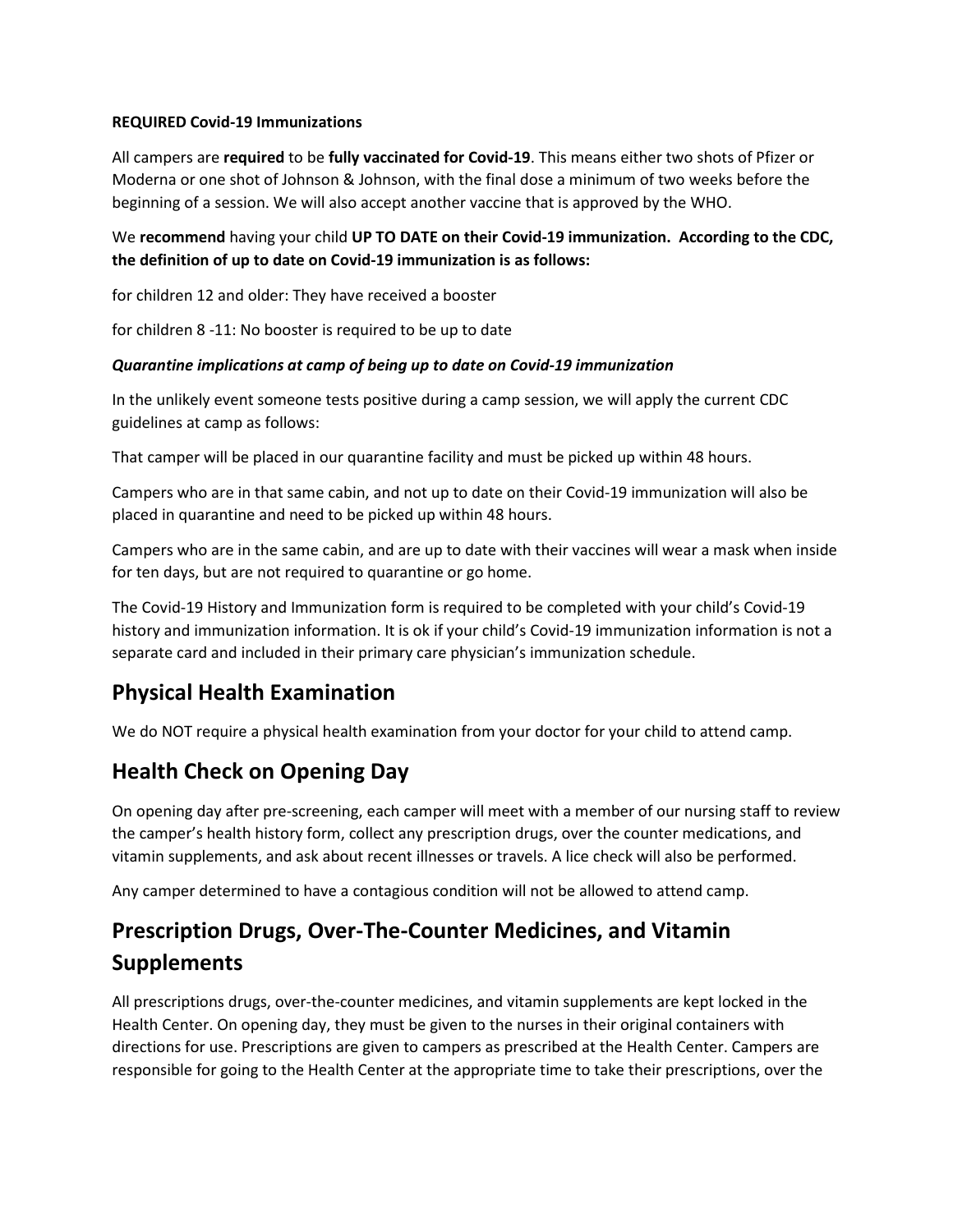counter medicines, or vitamin supplements. The nurses will make sure the camper gets their prescription medicine as prescribed.

## **Health Care at Camp**

Kingsley Pines employs full-time licensed registered nurses, and many of our staff members are also trained in first aid and CPR. We use local physicians for doctor visits and minor emergencies. Should a serious situation occur, we take campers to Central Maine Medical Center in Lewiston or Maine Medical Center in Portland, both of which are 30-45 minutes away.

We do not contact parents for minor concerns (cuts, bruises, headaches, etc.). Parents will be notified if their child spends more than 24 hours in the health center or is seen by a doctor.

While we have a designated quarantine facility at camp, we are not structured to provide long-term quarantine care. Campers who tested positive for Covid-19 or were in that camper's same cabin and not up to date on their Covid-19 immunization and need to quarantine will be cared for in this facility by our medical staff until they are picked up by their parents within 48 hours.

### **Medical Expenses and Medical Insurance**

You or your medical insurance carrier is responsible for all of your child's medical expenses. Doctor visits, x-rays, other medical treatment, and hospitalization will be billed directly to you or your medical insurance company. Medication will be charged to your account. You are responsible for any medical expenses Kingsley Pines incurs on behalf of your child.

# **TRAVEL**

## **Traveling by Plane**

We recommend you make airline reservations as soon as possible. Our staff picks up and drops off campers at the Boston, Massachusetts [\(BOS\)](http://www.massport.com/logan-airport/) and Portland, Maine [\(PWM\)](https://portlandjetport.org/) airports.

#### **Portland Jetport in Portland, Maine**

The [Portland Jetport](https://portlandjetport.org/) in Portland, Maine is a 45-minute drive from camp. It is served by the following airlines: American, Delta, Elite, Frontier, JetBlue, Southwest, Sun Country and United. [Nonstop flights](https://portlandjetport.org/airlines) to Portland are available from several US cities. Please schedule flights to arrive between 8:00 a.m. and 5:00 p.m. on the Sunday of the session starting date and depart between 8:00 a.m. and 5:00 p.m. on the Saturday of the session closing date.

#### **Boston Logan International Airport in Boston, Massachusetts**

Logan International Airport in Boston, Massachusetts is a two and a half hour drive from camp. For information on airlines serving this airport visit [Logan International Airport.](https://www.massport.com/logan-airport/) Please schedule flights to arrive between 11:00 a.m. and 6:00 p.m. on the Sunday of the session starting date and depart between 1:30 p.m. and 8:00 p.m. on the Saturday of the session closing date.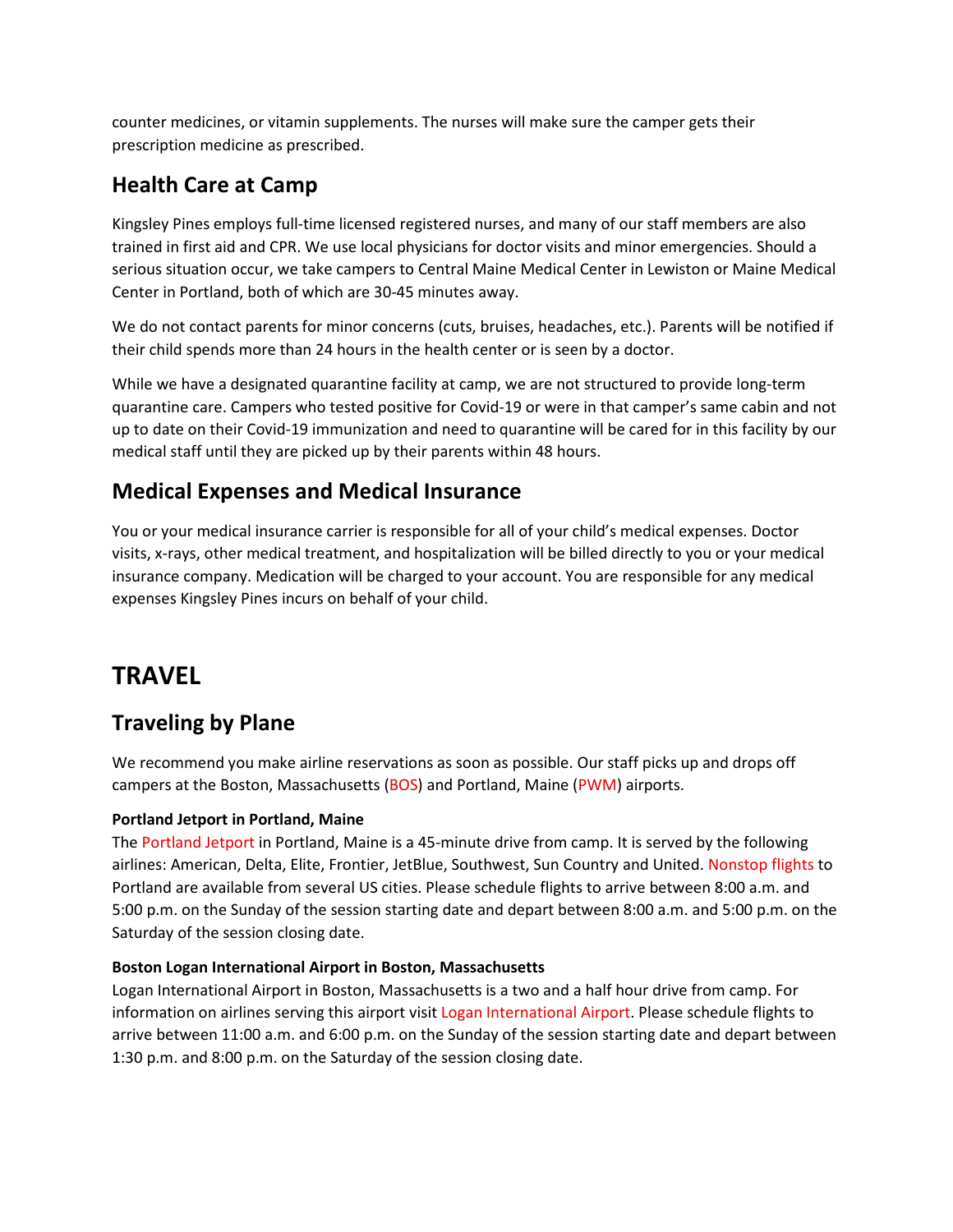## **After You Have Made Plane Reservations for Your Child**

#### Login to your [account](https://kingsleypines.com/log-in/)

Complete the Travel Form with your child's itinerary.

Complete the Air Travel Supervision Form if we will be providing transportation for them to and/or from the airport.

Complete the Meeting Child at Airport Form if we are taking your child to the airport for their departure flight.

Any changes to air travel plans must be made two weeks before your child's arrival or departure from camp. Please remember to notify us about any changes at: [travel@kingsleypines.com](mailto:travel@kingsleypines.com) or 207-894-9030.

### **Transportation, Baggage, and Unaccompanied Child/Minor Charges**

#### **Portland Jetport Transportation Charges**

\$50 per camper for arrivals between 8:00 a.m. to 5:00 p.m. on the Sunday of the session starting date

\$50 per camper for departures between 8:00 a.m. to 5:00 p.m. on the Saturday of the session closing date

#### **Logan International Airport Transportation Charges**

\$100 per camper for arrivals between 11:00 a.m. to 6:00 p.m. on the Sunday of the session starting date

\$100 per camper for departures between 1:30 p.m. to 8:00 p.m. on the Saturday of the session closing date

#### **Other Airport Charges**

Baggage fees on their return flight that you have not paid for in advance.

Unaccompanied child/minor fees if your child is booked as an unaccompanied child/minor on their return flight and you have not paid for the unaccompanied child/minor fee with the airline.

### **What to Send With Your Child on the Plane**

Please have your child wear a Kingsley Pines red T-shirt while flying to camp to help staff identify them at the gate. We understand a first time international camper will not have a Kingsley Pines red T-shirt because their camp clothing was shipped directly to camp. If possible, they should wear a red shirt.

Every camper flying to camp should have the following items and information with them and kept in a secure place for flying:

Camp telephone number 207-894-9030

Passport (international campers)

Travel itinerary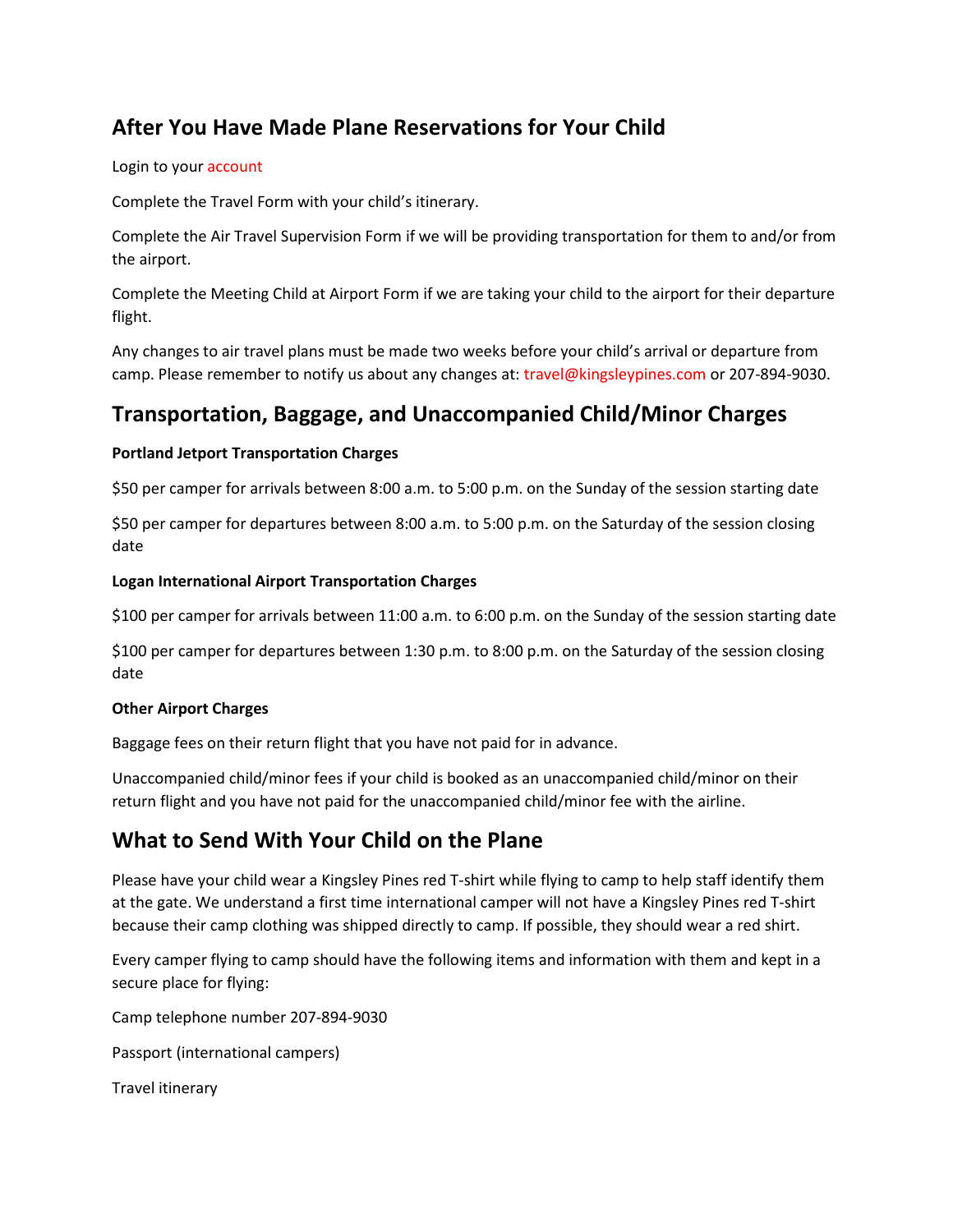#### Cell phone

We will keep their cell phone, passport, plane tickets, and any travel money in our camp safe while they are at camp and return these items to them for their departure. Please keep a copy of your child's passport at home. We will make sure your child's cell phone has a sufficient charge when it is returned to them for their return flight. It will be up to your child to not consume all of the battery charge before landing.

## **If your Child is NOT flying with Adult Supervision**

#### **Arrival**

Kingsley Pines staff member wearing a red Kingsley Pines staff shirt will try to meet your child at the gate for domestic flights and inside the arrival terminal area for international flights after they have cleared customs. Since your child is not flying as an unaccompanied child/minor, we may not be able to get a pass to go through security and meet them at the gate for domestic flights.

Instruct your child to wait for us at the gate and if we are not there, to call 207-894-9030. We will update your child on the status of where the staff member will meet them. **We do not want campers meeting us at baggage claim unless instructed to at the time of arrival by staff.**

After your child has connected with Kingsley Pines staff, we will contact you by email.

#### **Departure**

A Kingsley Pines staff member will escort your child to the security gate for their return trip. We will try to get a pass to go to the gate with them. We may not be able to go to the gate since your child is not flying as an unaccompanied child/minor.

Submit the Meeting Child at Airport Form to provide us with the name and address of the adult meeting the child. This form still needs to be completed even if a parent is the adult meeting the child at the airport as it provides staff with helpful contact information.

Do not send us a copy of your child's boarding pass. We will be able to obtain it at the airport.

## **If your Child is Flying as an Unaccompanied Child/Minor**

#### **Arrival**

A Kingsley Pines staff member wearing a red Kingsley Pines staff shirt will meet your child at the gate for domestic flights and in the inside arrival terminal area for international flights after they have cleared customs.

After your child has connected with Kingsley Pines staff, we will contact you by email.

Occasionally, there may be circumstances beyond our control that prohibit us from meeting your child at the gate. That is why it is important for your child to travel with a cell phone. Instruct your child to wait for us at the gate and to call 207-894-9030. We will update your child on the status of when the staff member will meet them.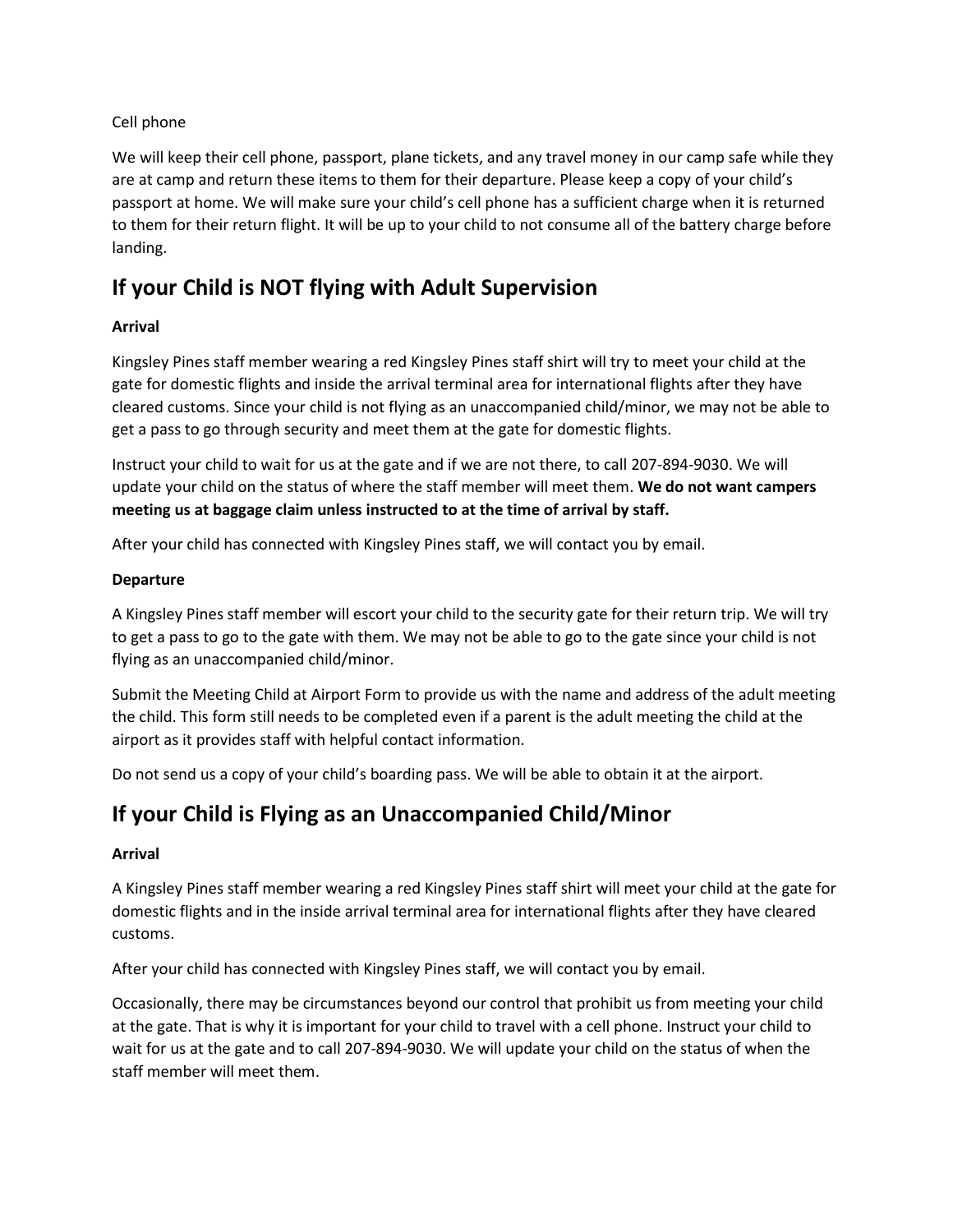Campers traveling as unaccompanied children/minors will need to have the name of the staff member who will be meeting them at the airport. We will contact you ahead of time with this information.

#### **Departure**

A Kingsley Pines staff member will escort your child to the gate for their return trip for a domestic flight and to the appropriate airline personnel for an international flight.

Submit the Meeting Child at Airport Form to provide us with the name and address of the adult meeting the child. This form still needs to be completed even if a parent is the adult meeting the child at the airport.

Do not send us a copy of your child's boarding pass. We will be able to obtain it at the airport.

# **Unaccompanied Child/Minor Policy**

We strongly recommend children fly to and from camp as unaccompanied children/minors, if permitted by the airline. Flights are often delayed, cancelled, or rerouted. If your child's flight encounters a problem while they are flying as an unaccompanied child/minor, airline personnel will properly care for them. Be aware, some airlines do not offer unaccompanied child/minor service for connecting flights. Airlines also limit the age at which a child can travel as an unaccompanied child/minor. This age limit varies from airline to airline.

# **Overnight Accommodations**

If you are planning on staying in the area when you drop off or pick up your child, we strongly recommend you make hotel reservations as soon as possible, . Maine is a popular tourist destination in the summer. You can find information on [local accommodations here.](https://kingsleypines.com/directions-lodging-and-resources/)

# **Traffic Information**

Please be aware that Maine is a popular summer vacation spot and our highways can become quite congested. Information on road conditions is available by visiting the [Maine Turnpike Authority](http://www.maineturnpike.com/Traveler-Services/Traffic-Cams.aspx) or contacting them at 800-675-7453. Traffic on the turnpike is especially heavy northbound on Friday afternoon and evening. It is heavy southbound Sunday afternoon and evening. Please allow extra time if you plan to travel at these hours, especially if you are driving to camp on Friday to see your child in a theater performance or participate in closing events.

## **Directions to Camp**

We recommend that you do not use an online map service or a GPS device if it directs you to Route 302 west. This is a very busy local road. [Click here](https://kingsleypines.com/directions-lodging-and-resources/) for the best directions to camp.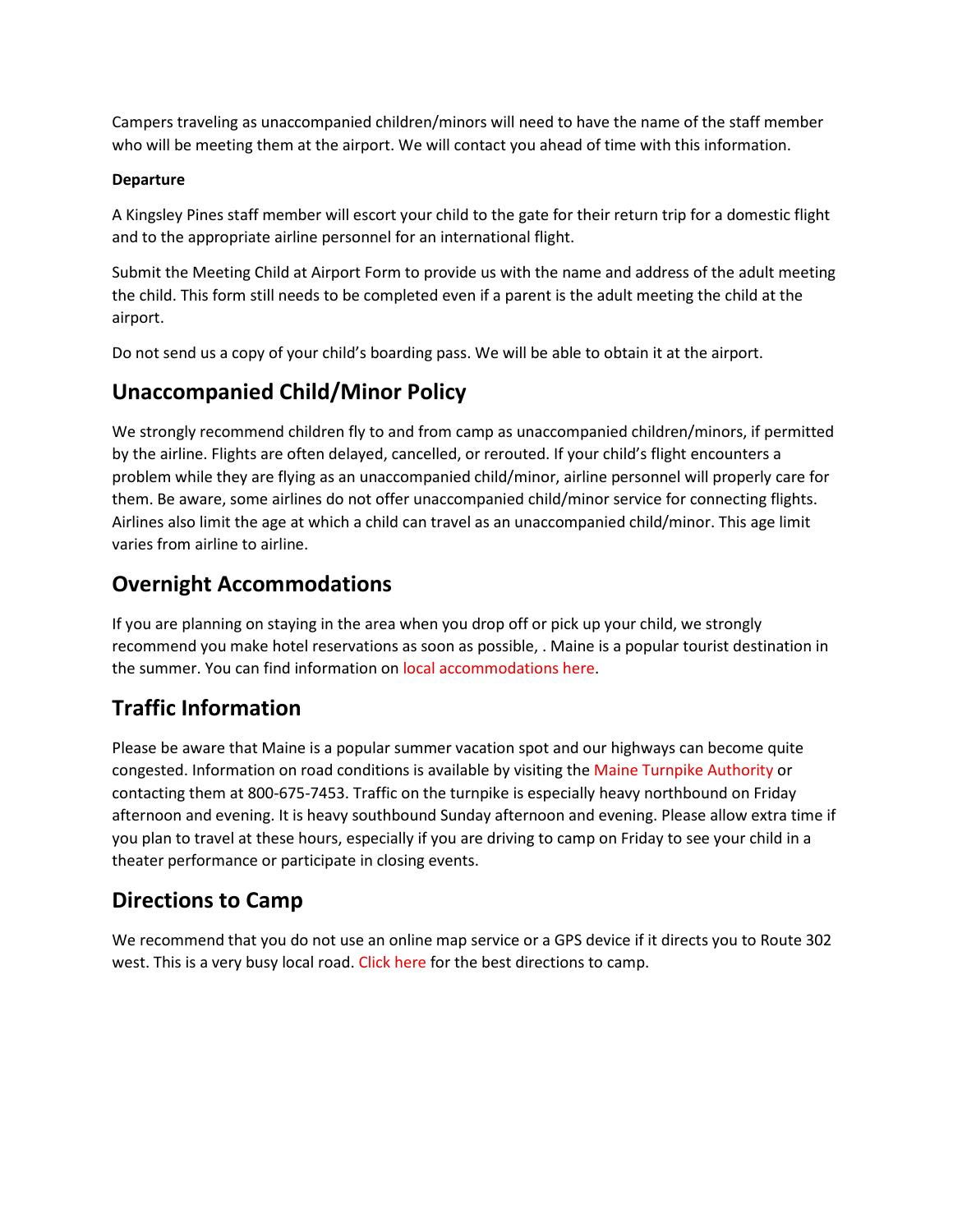# **BEDDING, CLOTHING AND PACKING**

# **Lost and Found**

PLEASE LABEL all your child's belongings with their first and last name (not just initials) with a permanent marker or name labels. Make a list of what your child packed and give it to them to check off when they pack to go home. Please check the lost and found before departing to avoid arriving home and finding something has been left behind.

#### **We DO NOT SHIP lost and found items home.**

# **Responsibility for Clothing and Equipment**

Kingsley Pines is not responsible for any lost, stolen, or damaged personal items; this includes clothes damaged by the laundry company.

# **Shipping Camper Belongings to Camp**

Camper belongings may be sent to camp by UPS or other delivery services. Please ship at least TEN business days before your child's arrival at camp. Use a delivery service that provides a tracking number so the items can be traced, if they fail to arrive at camp. We encourage campers to fly home with their luggage. We also ship baggage home at the end of each session. Your account will be charged for the shipping and handling costs.

# **Packing Your Child's Belongings**

We suggest you pack your child's items in a large suitcase or duffel bag with or without wheels. The bunk beds have 12.25 inches under the bottom bed. Trunks or similar containers are also allowed but must be 12.25 inches or less in height so they can be stored underneath the bed.

# **Cash at Camp and Camp Store**

Your child will not need any cash at camp.

**We do not have a camp store**. If your child needs a toiletry item, we will get it for them.

# **What NOT to Bring**

Camp is a chance to unplug from technology, therefore, cell phones are not permitted at camp. However, small radios and inexpensive personal music players are permitted. Their use is restricted to appropriate times and places.

DO NOT BRING:

Cell phones (We recommend if your child is flying to travel with a cell phone. We will keep the cell phone in the safe in the camp office until they leave camp.)

Digital cameras Bikes of any kind or skateboards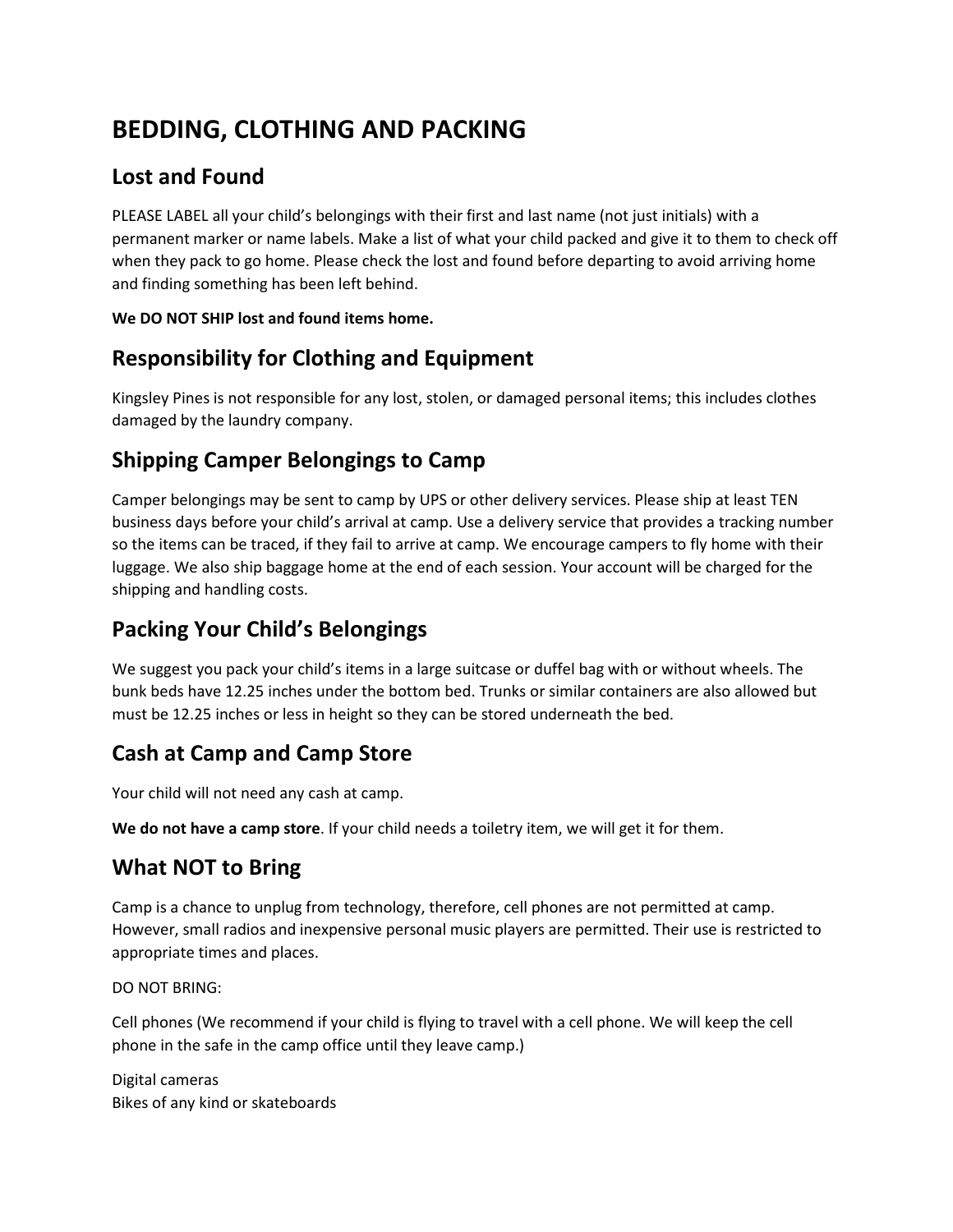Any device that can play or record video, connect to the Internet, or has any kind of video or electronic game Televisions, DVD players, and Video cameras Computers, tablets, and eReaders (like Kindle) Walkie-talkies Cash Food, candy, or gum Silly String Water balloons Aerosol cans Lighters or matches Expensive jewelry and/or watches Firearms or other weapons Knives and hatchets Pets of any kind Vehicles Other valuables **What to Bring – Clothing and Equipment Packing List**

## Go here for the [Clothing Checklist.](https://kingsleypines.com/wp-content/uploads/2020/02/clothing-checklist.pdf)

### **Dress Code at Camp**

Campers need to dress safely and appropriately so they can participate in all activities and have the most fun without worrying about their appearance or ruining their clothes in an activity. Our dress code is minimal and in keeping with everyone feeling safe and enjoying the outdoors.

No clothing that is excessively tight, short, or baggy.

No clothing which does not cover a person's undergarments.

Tank tops and sleeveless shirts should fit appropriately and not have large, gaping arm holes that hang down exposing skin.

Swimwear for girls must be a one-piece swimsuit that provides complete coverage or swim trunks and swim shirt that is designed for active wear.

Swimwear for boys must be swim trunks designed for active wear (no shorts, cut-off pants, or Speedos).

Campers need to understand our dress code ahead of time so they can pack appropriate clothing. They will be required to change if their clothing is deemed inappropriate.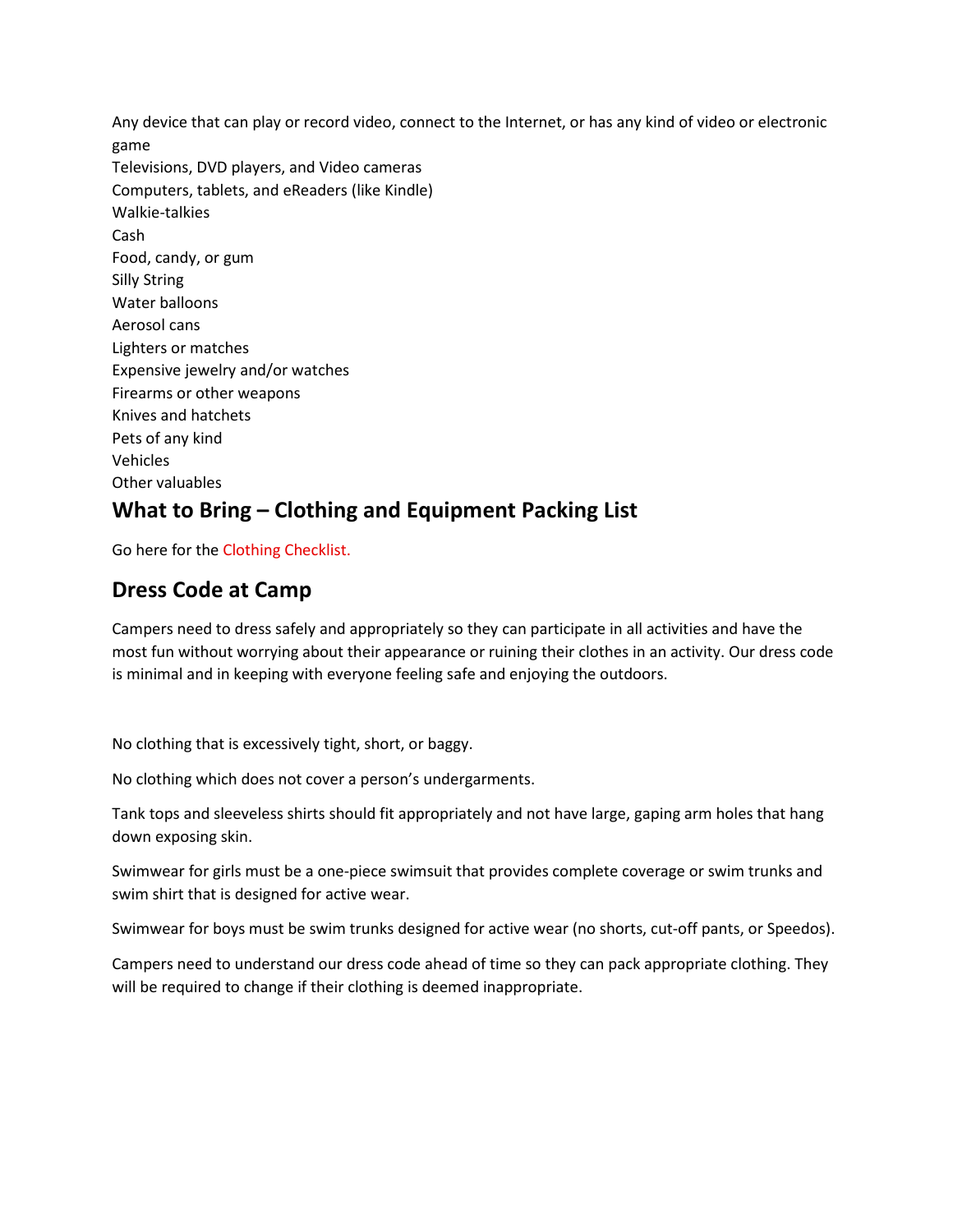## **Award T-shirts**

Campers from previous summers who have received their Kingsley Pines award T-shirt with Pathfinder, Guide, or Sachem printed on the back should bring them to camp to wear at Council Fire. If your child needs a new one, they can be purchased from the office for \$18.

# **Required Camp Clothing**

The Kingsley Pines Clothing Catalog and the Clothing and Equipment Checklist makes preparing for camp as easy as possible.

The required clothing for Kingsley Pines Camp is for certain all camp activities and out of camp trips. Below is a list of the required items:

[Click here for required Kingsley Pines red T-shirts](http://shopping.maine-camp.com/Tops/products/587/)

[Click here for required Kingsley Pines red sweatshirt \(hooded or crew\)](http://shopping.maine-camp.com/Sweats/products/589/)

Purchase the required clothing directly from Maine Camp Outfitters. **Clothing is not available for sale at camp**. [Click here](http://shopping.maine-camp.com/setcamp.asp?dept=585) for the online Kingsley Pines Clothing Catalog.

For families living in the United States, Maine Camp Outfitters will ship the clothing directly to you at your home. *It is important to order early*, so you will receive the clothing before your child leaves for camp. For families living in other countries, Maine Camp Outfitters will ship the clothing directly to camp, where your child will receive it when they arrive.

### **Laundry**

Laundry is done weekly after the first week of the session. The laundry service washes each camper's clothing in a dedicated washer and dryer and then folds and puts the clothes back into your child's laundry bag. Kingsley Pines will provide laundry bags on opening day if your child does not have one from a previous year.

### **Sheets for Bunk Beds**

If your camper is bringing their own sheets vs renting sheets from us, our camper mattresses are cot size (30" by 75" by 4") which means they are slightly smaller than a twin size mattress (38" x 75" by 8"). Twin sheets will fit on cot sized mattresses. Regular twin fitted sheets may not fit snuggly on a cot sized mattress. It is a personal preference whether you use another flat sheet for the bottom sheet, or use a regular fitted sheet for the bottom. Campers are required to make their bunk beds with bed linens and sleep in them, not sleeping bags. Sleeping bags can be used as a comforter on a bed.

## **Bedding and Towel Rental**

Your child may bring their own bedding and towels or rent them from camp. Bedding and towel rental is particularly convenient for children flying to camp. We use an outside professional service to provide linens. On opening day, your child will receive 1 pillow,1 pillow case, 2 sheets, 2 blankets and 2 bath towels. On the following week(s), your child will receive a replacement pillowcase, 2 sheets, and 2 towels set. Your child will be responsible for the return of all bedding and towels in good condition, or a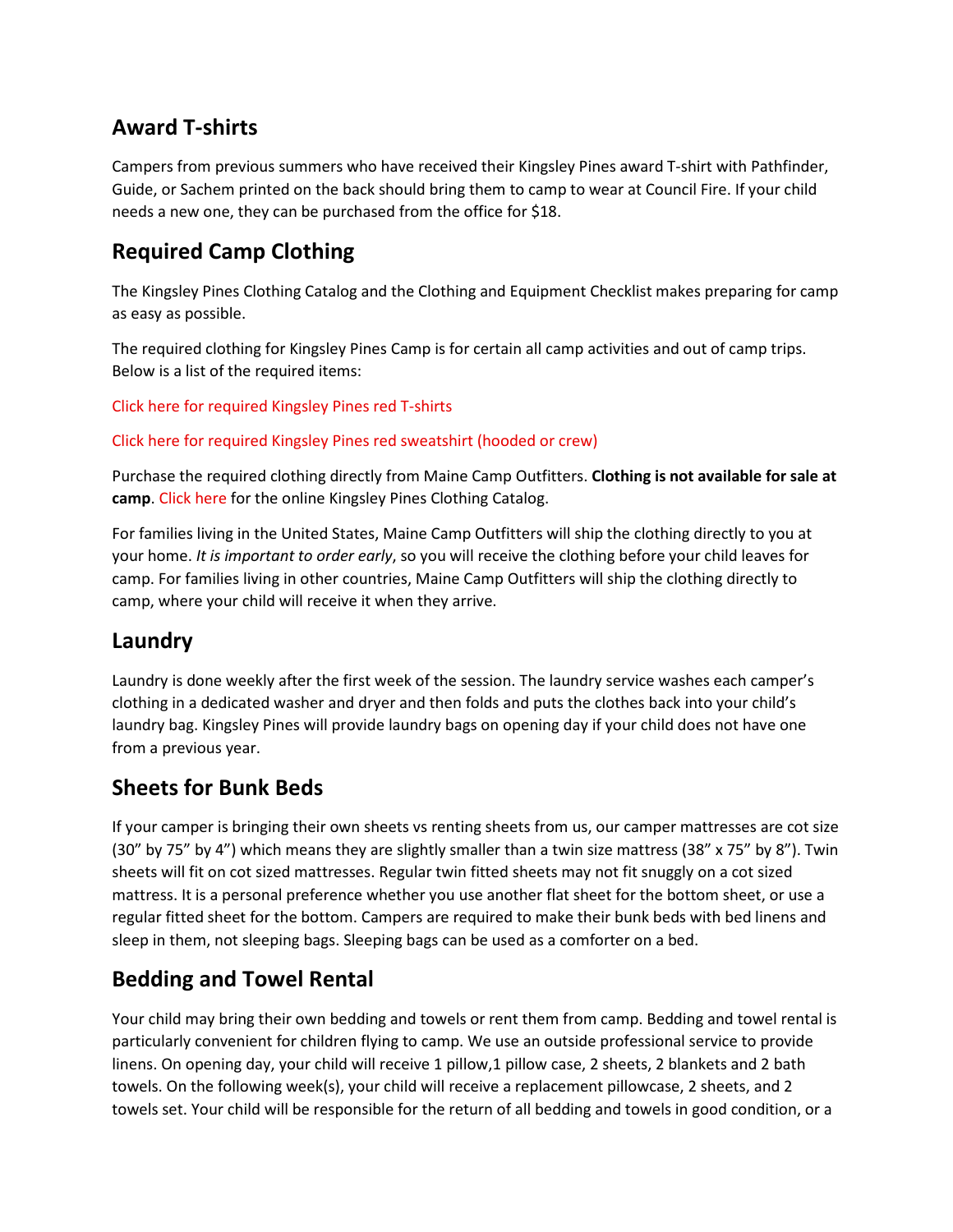replacement fee will be charged. If you want to rent bedding and towels, please select this option on the Additional Expenses Form. The cost to rent bedding and towels is \$30 per week.

# **BEHAVIOR**

### **Dismissal from Camp**

Any camper who poses a danger to themselves or others will be asked to leave camp. Additionally, any camper who interferes with the enjoyment of camp for others will also be asked to leave. Physical violence is grounds for immediate dismissal. In these situations, no refund will be issued.

### **Camper Conduct**

Campers have a great deal of freedom and many opportunities to make their own decisions at Kingsley Pines. We only require that they meet the following three expectations:

Have Fun (get the most out of their camp experience)

Have Respect (for themselves, others, and their property)

Be Safe (in all they do at camp)

In summary, we expect our campers to treat others and their property as they would like to be treated. We have wonderful children and staff at Kingsley Pines. By sharing these expectations with your child before arrival at camp, they will be assured of a great camp experience.

Respect for all, regardless of differences, is a core part of our philosophy at camp. We celebrate diversity in perspective, culture, and personality. Respectful communication about our differences is facilitated by all counselors and staff.

Please share this with your child before they attend camp.

# **Illegal Drugs, Marijuana, Alcohol, Tobacco, Electronic Cigarettes, and Fireworks**

Camper use of illegal drugs, marijuana, alcohol, tobacco, electronic cigarettes, and/or fireworks of any kind is strictly prohibited and grounds for immediate dismissal without a refund.

# **ARRIVAL & ACTIVITIES**

### **Activity Restrictions and Limitations**

Campers are given the opportunity to choose their own activities. There are some restrictions on participation in certain activities. There is a limit on the number of campers we can accommodate in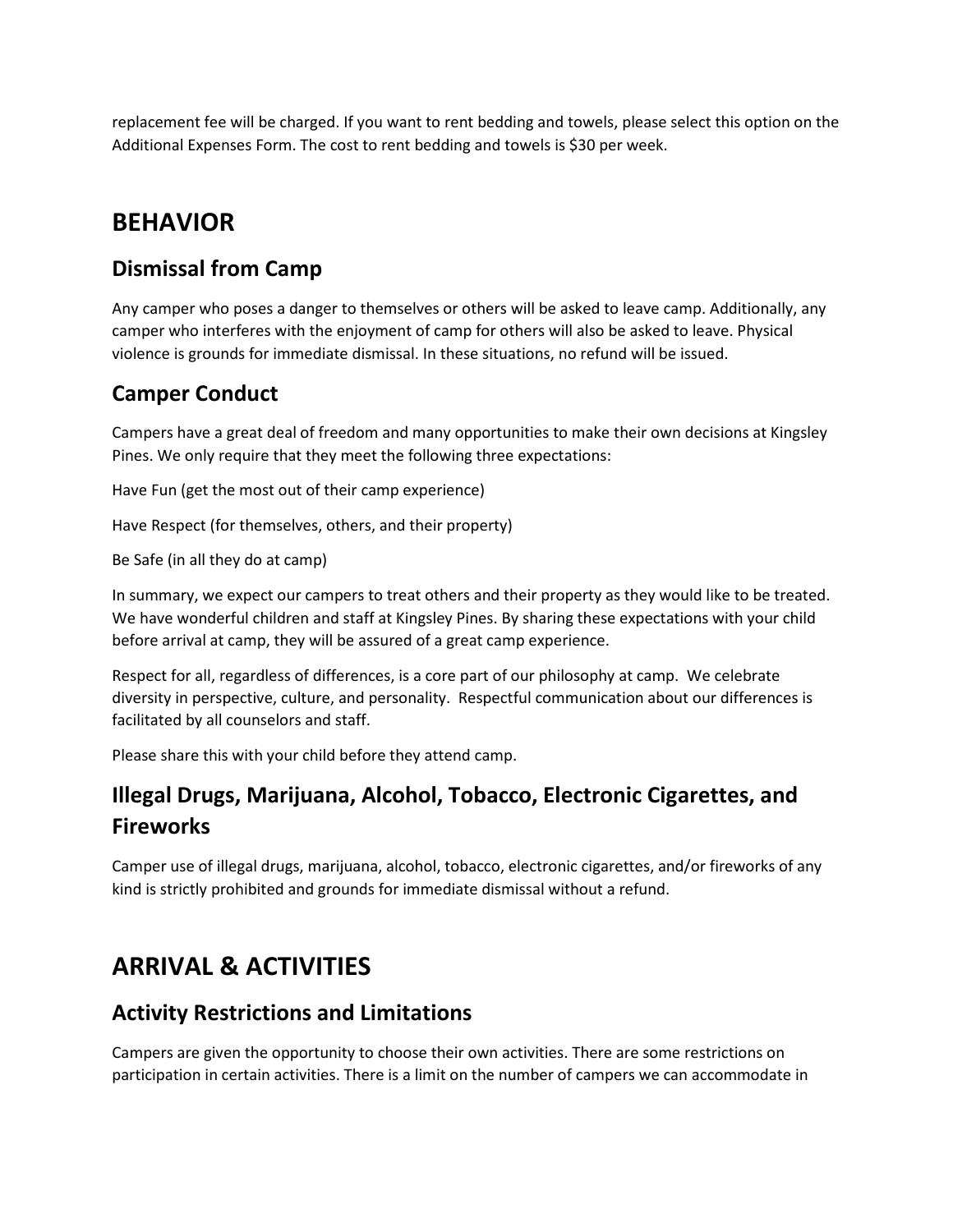each activity each week. While we want campers to participate in their favorite activities, we cannot guarantee that your child will be able to participate in a specific activity.

Each camper's swimming ability will be evaluated on the opening day of a session. To participate in canoeing, kayaking, paddleboarding, sailing, wakeboarding, waterskiing, and windsurfing, a camper must be a Red Cross Learn-to-Swim Level 4. Campers are required to take swimming lessons until they reach Red Cross Learn-to-Swim Level 5.

#### The [specific requirements for Level 4 are listed here.](https://kingsleypines.com/wp-content/uploads/2019/01/Swim_Levels_3__4.pdf)

A camper must be 10 years old or older to participate in rock climbing and the high ropes course and 12 years old or older to participate in stained glass.

# **Activity Sign Up**

On the first night of camp the campers are introduced to the activities that will be offered that week. Campers then gather by cabin outside the theater to sign up for activities for the week. Cabin counselors will be providing assistance to campers in the activity sign up process.

Activity sign up is an exciting aspect of Kingsley Pines because campers get to make their own choices. Please talk with your child about what they might like to try and encourage them to sign up first for the activity they want the most.

Each camper has a personalized sign up sheet with spots for the four different activity periods. They also have a sheet with their name printed on four stickers to give to the activity instructor when they sign up. Inside the theater, each activity instructor has their own station with their activity sign. These "stations" are arranged alphabetically around the room, so campers can easily find each activity. Sign up is divided into four rounds (one for each activity period). Each camper can only sign up for one activity per round. Since some activities are more popular than others (like waterskiing) or have fewer spaces available (like woodworking), campers should sign up for these activities in their first round. At the beginning of a round, the program director calls a group of cabins to go inside for sign up. The cabins are rotated throughout the session to ensure the process is as fair as possible.

Once campers enter the theater, they get in line in front of their chosen activity "station." The activity instructor will then take one of the campers' name stickers and place it on one of their attendance sheets. The activity instructor then gives the camper an activity name sticker to place on their personalized sign-up sheet. If all the available spaces for an activity are taken before the camper gets to sign up, then the camper proceeds to another activity for that round. Once they have signed up for an activity, the campers leave the theater and return to their cabin's spot outside.

At the end of four rounds, a camper will have their activity sheet full and they are ready for their week of activities. This process will be repeated one or two more times during the remainder of the two or three-week session. If a camper has concerns about their activity schedule, they should see the Program Director, Assistant Program Director, Boys Campus Head, or Girls Campus Head.

#### **[Activities offered:](https://kingsleypines.com/activities/)**

**AQUATIC:** Canoeing, Kayaking, Paddleboarding, Sailing, Swimming, Wakeboarding, Waterskiing, Windsurfing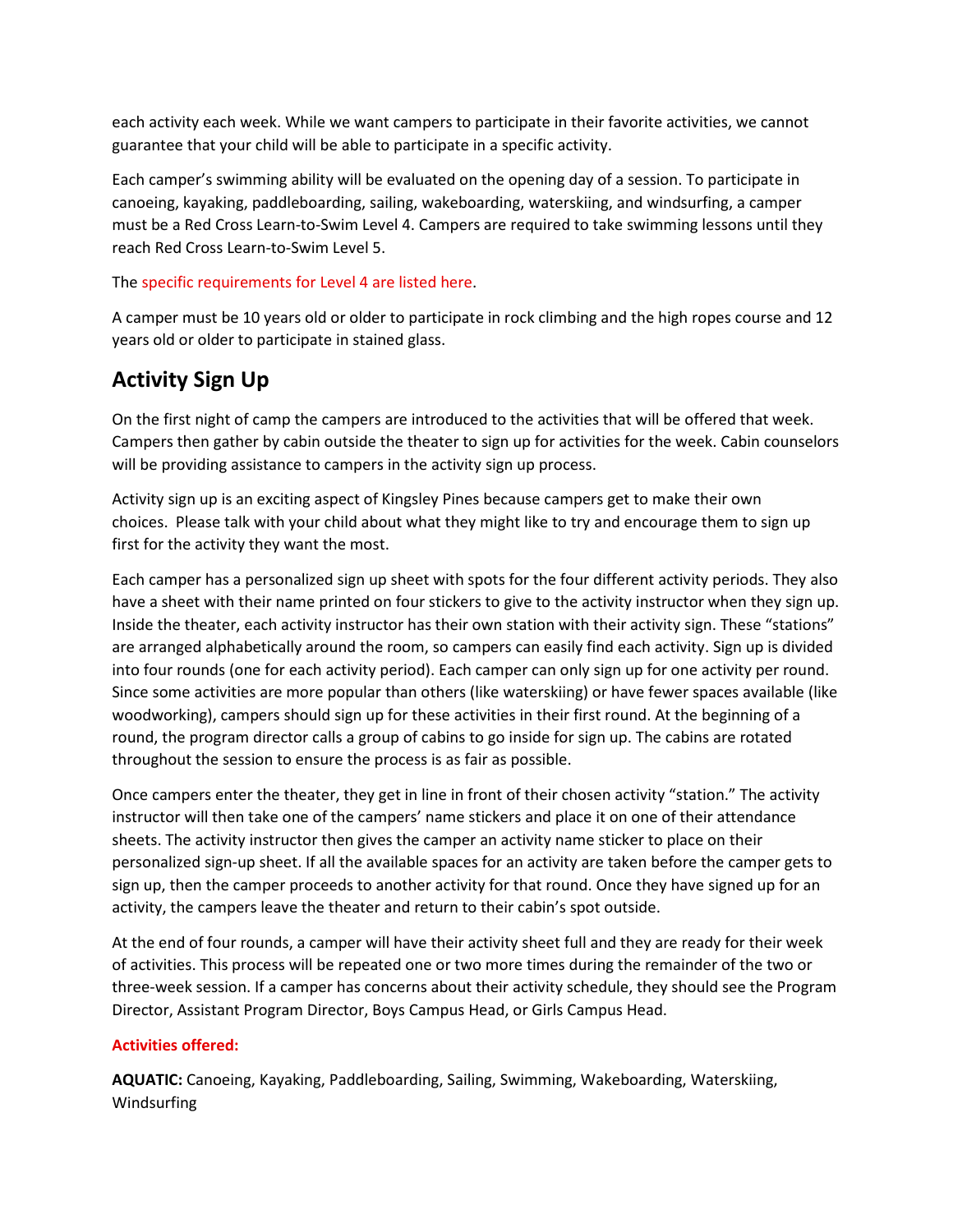**SPORTS:** Archery, Baseball, Basketball, Fencing, Flag Football, Golf, Lacrosse, Soccer, Tennis, Ultimate Frisbee, Volleyball, Yoga

**ARTS:** Ceramics, Dance, Fiber Arts, Jewelry Making, Photography, Stained Glass, Theater, Theater Tech, Ukulele, Visual Art, Woodworking

**ADVENTURE:** High Ropes, Low Ropes, Nature, Outdoor Living Skills, Rock Climbing

### **Opening Day**

Families traveling **by car** should plan to **arrive between 10:00 a.m. and 3:00 p.m. on opening day**. Parents may go through the check in process with their camper, meeting their cabin counselor and helping them take their gear to their cabin.

On opening day, campers will:

Be welcomed by the health care team who will review the Covid-19 test results they submitted to camp or receive a rapid test.

Pick up their laundry bag if they need one, and get a photo

Meet with the camp nurses for a health check, turn in any medication and review the completed Health History Form.

Meet their cabin counselor.

Unload their gear in their assigned cabin.

Say a quick goodbye to family!

Have their swimming skills evaluated.

Participate in activities and make friends.

Take a tour of camp.

Start having a great time!

# **TRIPS - DAY AND WILDERNESS**

### **Adventure Day**

Each session has an Adventure Day and everyone leaves camp for one of the three activities. Campers and staff go to the ocean beach, ocean sailing on a schooner, or whitewater rafting. Campers need to sign up before they arrive at camp. You will be contacted if camper wants to change their choice to go ocean sailing or rafting. All changes must be approved 48 hours before the trip leaves.

All campers are eligible to go to the ocean beach or ocean sailing. The ocean sailing option is limited to the first 40 campers who sign up for it. Visit [Portland Schooner Co.](https://www.portlandschooner.com/) to see the ships we will be sailing on.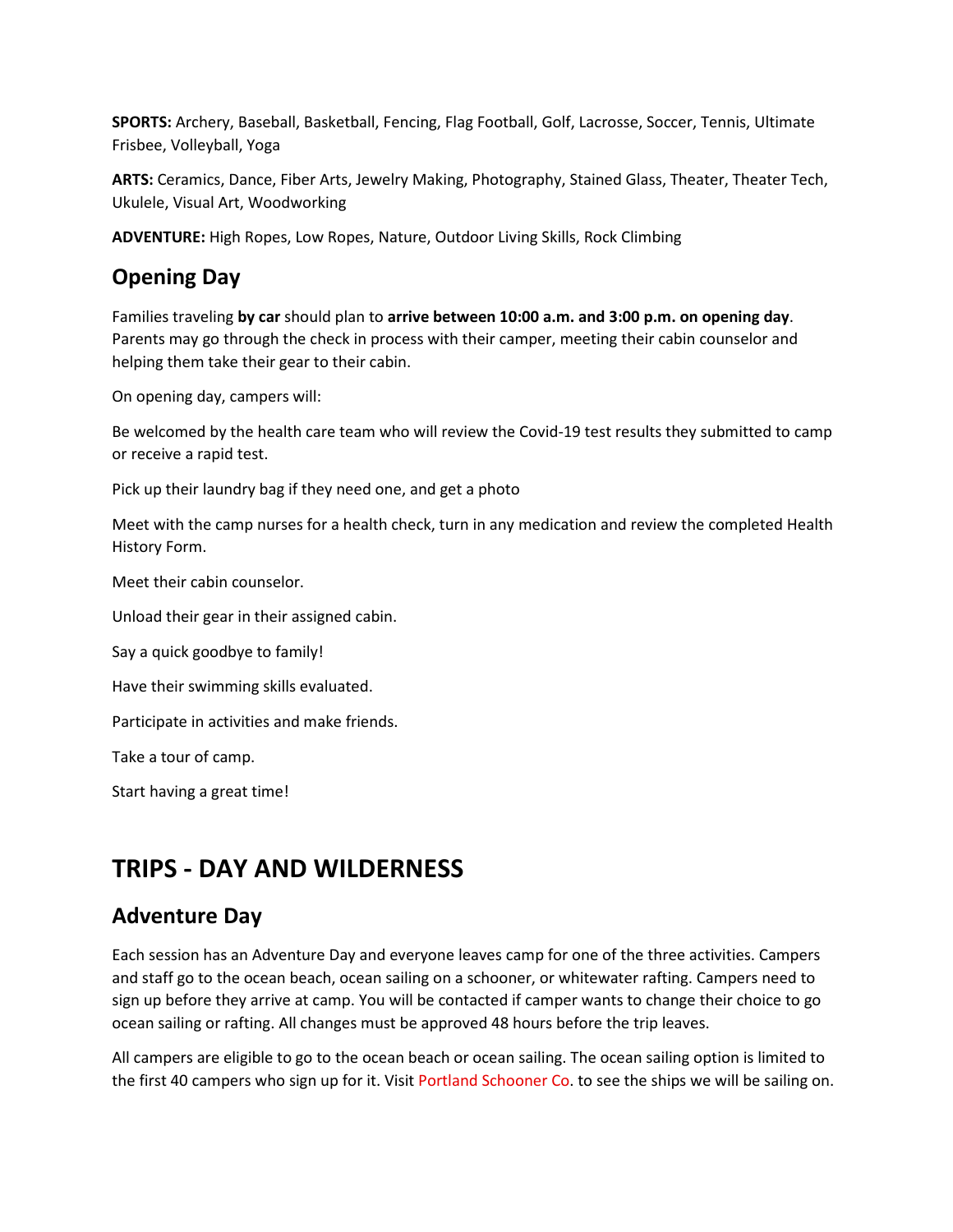Only campers going into 7th grade or higher in the fall are eligible to go rafting. Visit [Adventure](https://www.adv-bound.com/kennebec-river-maine-whitewater-rafting/)  [Bound](https://www.adv-bound.com/kennebec-river-maine-whitewater-rafting/) to see our trip on the Kennebec River.

You need to choose one of these activities for your child on the Additional Expenses Form in your account. The cost for the Ocean Beach is \$0, Ocean Sailing is \$85 and Whitewater Rafting \$130. If you select rafting you will also need to complete the White Water Rafting Permission Form. If your child is attending more than one session, please make note of their choices and session on the area indicated on the form or contact the office.

# **Wilderness Day and Overnight Trips**

During each session, we offer a variety of elective out-of-camp trips. Activities include overnight camping, hiking, canoeing, kayaking, rock climbing, etc. Sometimes these trips include using the services of third- party vendors (ex. sea kayaking). The offerings vary each summer and there are different trips for different age groups. We will provide your child with the necessary equipment (tent, sleeping bag, etc.) if your child would like to participate in one of the overnight camping trips.

# **COMMUNICATIONS**

### **Food, Candy, and Gum**

Food is not allowed in the camper cabins. Any food items, candy, or gum will be confiscated and not returned at the end of camp.

## **Packages – Please do not send!**

**Parents CANNOT send packages to their campers**. Please let grandparents and friends know about our no package policy.

If your child has a birthday while they are at camp, we will make an exception and you can send them a package that does not include any food or candy.

### **Email**

Emails are printed once a day at 10:00 a.m. EST and distributed after lunch. Campers cannot send email. Each sender (parent, sibling, relative, friend) may send one email a day per child. To send an email to your child, go to [your account.](https://www.kingsleypines.com/login.php) Near the bottom of your online account, click on Email under the Online Community and follow the instructions.

If a parent does not have their own login account, please contact the office at [info@kingsleypines.com](mailto:info@kingsleypines.com) to tell us their email address and we will set it up for them. **Please do not set parents up as guests to email their child. If they are set up as a guest account, they do not receive any email updates while their child is in camp or links to photos.**

You may also create guest accounts for relatives or friends who wish to send one email per day to your child. To do this, go to the Guest Account link on your account and complete the required information.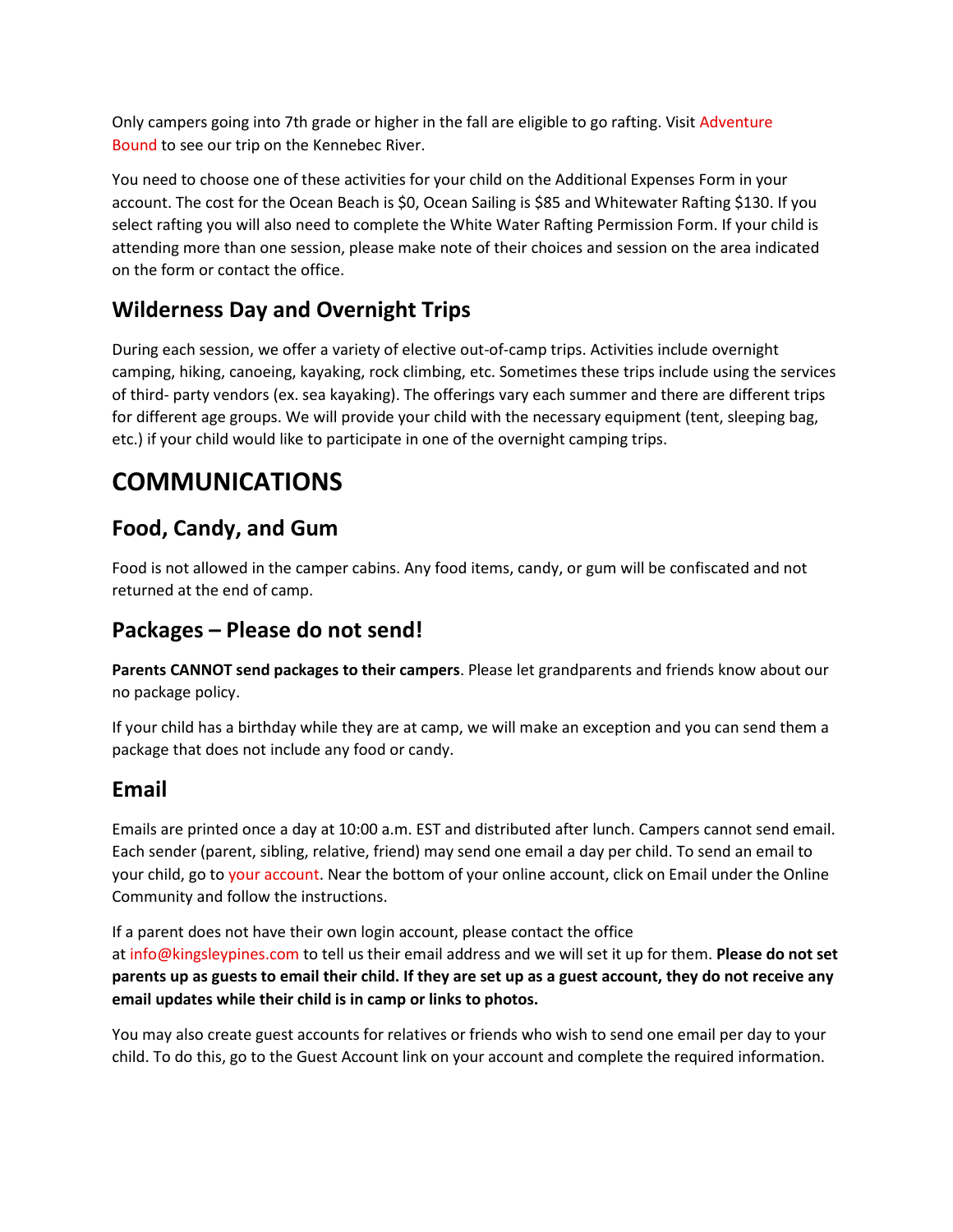### **Mail**

#### **Sending Mail TO Camp**

Letters from home are the most welcomed form of communication that a camper can get and are strongly encouraged. You may even send a letter before your child leaves home so they can get mail at the beginning of camp! Please write cheerful, informative letters that will reinforce the positive experience your child is having.

Mail should be addressed to your child as follows:

Camper's Name, Cabin Name (if you know it) Kingsley Pines 51 Coughlan Cove Road Raymond, ME 04071

#### **Campers sending mail FROM Camp**

Each camper will be encouraged to write at least one postcard home. It is helpful if you can send preaddressed stamped envelopes with your camper for them to write to you! If your child does not have stationary, envelopes, or postage stamps, we will provide them at no charge.

### **Photos**

We will be posting [new photos](https://kingsleypines.smugmug.com/SummerPhotos/Summer-2022) mid day every Saturday. You will receive an email on Saturday with an update on what is going on at camp and a link to the photos. The photos will be a representation of the week's activities. You can order any prints, gift items, or high-resolution files directly from SmugMug.

### **Phone Calls**

We cannot accept phone calls for campers. Telephone calls are a challenging issue. We recognize, that as loving and caring parents, you miss your children, but telephone calls are counter-productive to the camp experience. One of the major benefits of camp attendance is for your child to gain independence. This can only happen when there is some separation between parent and child. The ability to maintain constant contact with your child will inhibit this. If any family needs to contact camp because of a personal emergency, we can be reached 24-hours a day, 7-days a week at 207-894-9030.

### **Visitors**

**We will not be able to accept any visitors at camp this summer.**

Parents of multi session campers will not be able to visit with their parents between sessions.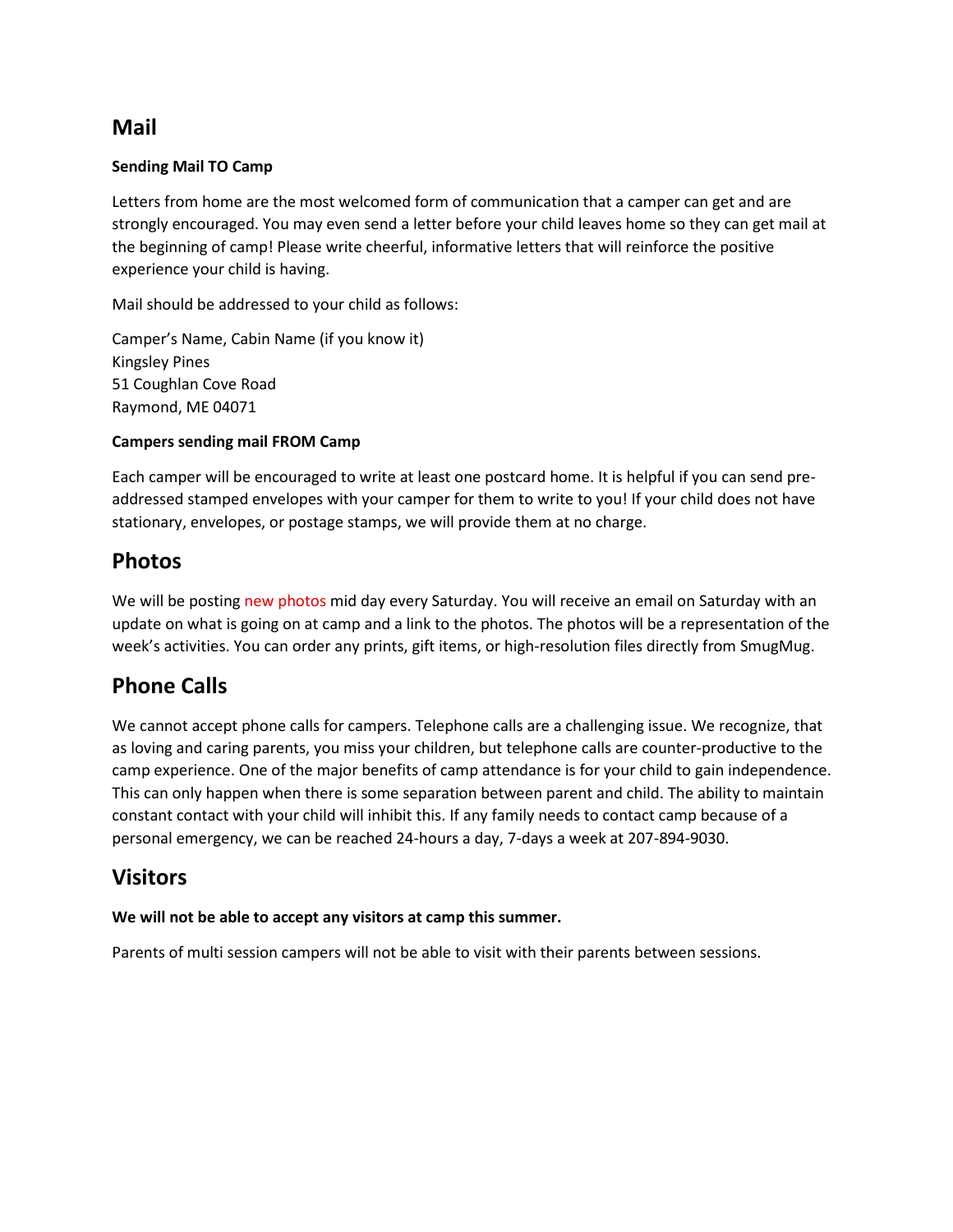# **END OF CAMP**

# **Refunds**

A refund by check or credit card will be issued, after the 2023 early registration period ends, for campers who have not registered and have a credit balance over \$10. Refunds are made only in US dollars. Any credit balances from your 2022 account will be applied to your 2023 account for campers who register early for 2023.

# **Gratuities**

All of our staff have been selected based upon their genuine interest in working with children. Therefore, parents are not expected to tip our staff for performance.

If you would still like to pay a gratuity, we have established a staff gratuity pool. Please do not tip individual staff members. Your child's successful experience at camp is the result of all staff working as a team. The gratuity pool is then distributed to all staff at the end of the season.

If you would like to contribute to the gratuity pool, you will have two choices. Login to your online account and select your child's Additional Expenses Form and select how much you would like to contribute to the gratuity pool. We will then charge your credit card on file. On closing day, you can also leave a gratuity in the office. If you have any questions, you can [click here to contact the office.](https://kingsleypines.com/contact/)

# **Closing Activities and Pick Up Days**

You are welcome to join us the Friday afternoon before your child's session closing day for:

3:30 p.m. Theatrical performance by our very own campers. Art Show ongoing in the afternoon in the lodge featuring works from ceramics, art, fiber arts, photography, jewelry making and woodworking.

4:40 p.m. Slide show in the theater.

5:15 p.m. Dinner by the lake.

Final Council Fire immediately following dinner. This is our recognition ceremony for the campers. We expect it to be over by 8:00.

Feel free to bring lawn chairs for the Final Council Fire outside on the lodge lawn.

Parents traveling by car have two options available for picking up their children. Campers may leave with their parents Friday night or Saturday morning.

**All campers that do not leave Friday night must be picked up on Saturday between 9:00 a.m. and 11:00 a.m**. unless we are taking them to the airport that day.